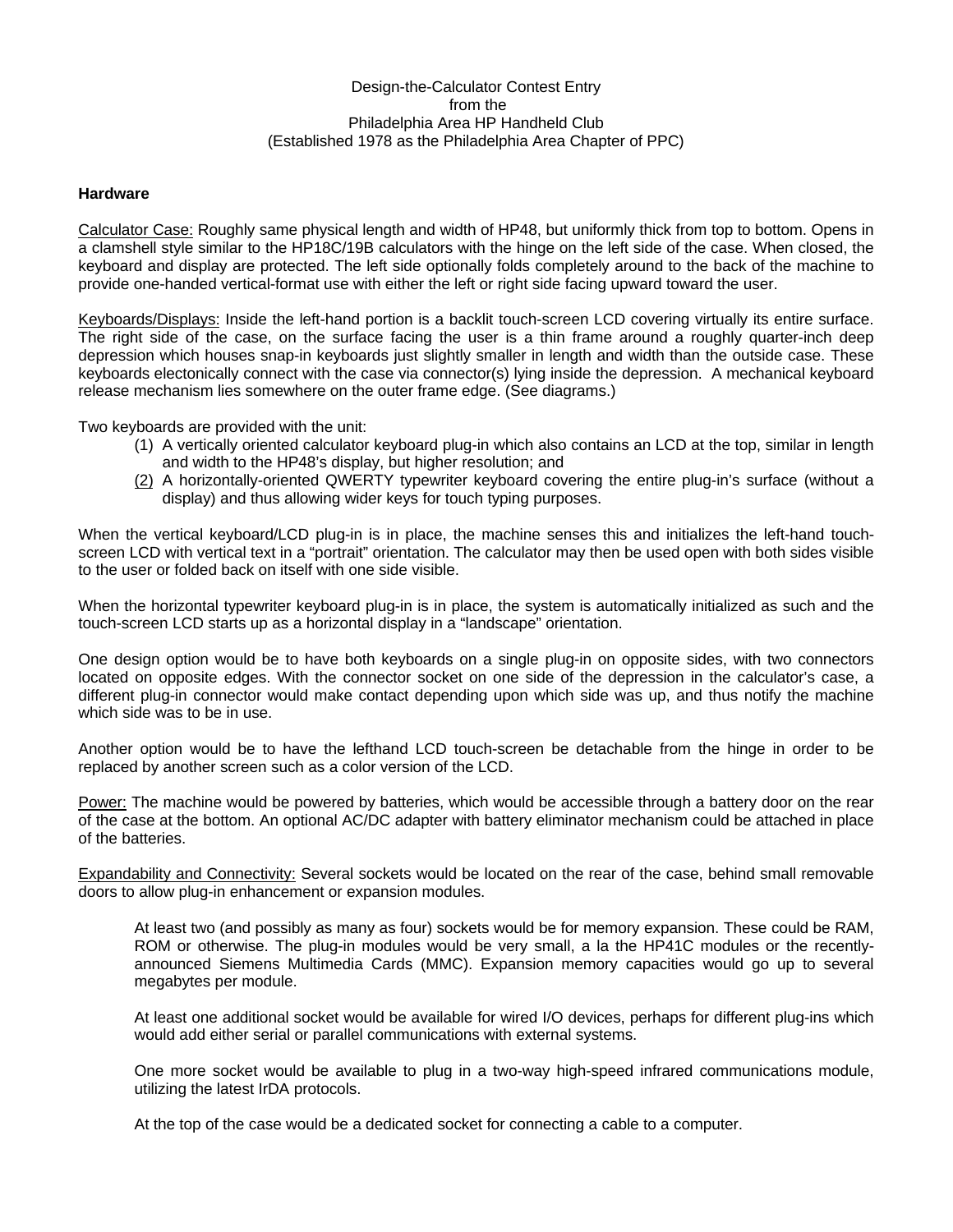Another socket would provide access to system firmware, which could be upgraded by removing and replacing the firmware module.

One additional larger socket would allow the system CPU/core logic to be detached and replaced with a more advanced processor when one became available. The initial CPU of the system would be a very-lowpower, high-speed processor such as the StrongARM.

A docking station is an optional peripheral, into which the machine mechanically attaches. The station contains several PC card slots for connecting to networks, SCSI ports, GPS systems, etc.

## **Firmware**

This machine would have two personalities built into it; When used in a vertical format mode (with the vertical keyboard/LCD plug-in), it would be an advanced high-speed scientific programmable calculator. When the horizontal QWERTY keyboard was attached, the machine would take on the personality of a high-end palmtop computer/organizer. This would allow dual use without requiring two machines to be carried. The touch-screen would provide optional softkeys for either personality of the unit.

Calculator Mode: While in calculator mode, the smaller LCD would act as a display for typical numeric computation. The machine would continue on the RPL tradition of the HP28/48, but with much higher speed and memory capacity. The touch-screen LCD would allow custom keyboards and displays to be allocated for user-defined applications. In addition, this larger display could be utilized for advanced graphics applications. With the two sides folded back on themselves, an alternate mode could be activated whereby the touch-screen took the place of the hard keyboard, and all standard calculator functionality could be accessed from the LCD. In addition, handwriting recognition would be available for the user to manually enter numeric and mathematical data which would be interpreted and incorporated into calculations.

Computer Mode: While in computer mode, the system would behave similar to the HP620LX, with word processing, spreadsheet, database, organizer and other functionality immediately available. Handwriting recognition would be provided so manually-entered notes could optionally be converted to electronic text. Numeric, graphic and/or textbased data from either the calculator or computer modes would be available in both modes so information could be exchanged at will. Additionally, the computer-mode applications could be accessed from the calculator configuration, despite the fact that the left-hand LCD would be oriented the other way.

## **Desktop Computer Based Companion Applications**

Along with the unit would be supplied a cable for connecting to a larger computer. Computer software which also accompanied the machine would allow several modes for calculator-computer communication and interactivity:

- (1) First, complete two-way communication would be made possible so as to allow data synchronization between the computer and the calculator.
- (2) Next, the full suite of applications which run in the calculator would be available also on the computer as well. That way, data to be shared between computer and calculator would be generated in the exact same way on either machine.
- (3) A computer-based software development system, available at introduction time would allow development and debugging of calculator applications on the computer for later downloading to the handheld device.
- (4) Lastly, the computer's software could be made to detect when the calculator was connected, so the handheld unit could be used as a keyboard input device for use with the computer. While using the computer, if some mathematical computations were needed, the calculator could be used to run those calculations while the actual computation took place in the computer's CPU.

Submitted by Jake Schwartz, Vince Calkins, Eric Hafler and Jerry Dob of the Philadelphia Area HP Handheld Club

Four diagrams follow this page: (1) View of the open case with calculator keyboard in place; (2) View of the case with awerty keyboard being inserted; (3) The back of the closed machine showing all its various ports; and (4) A view of the optional docking station with its many PC Card slots.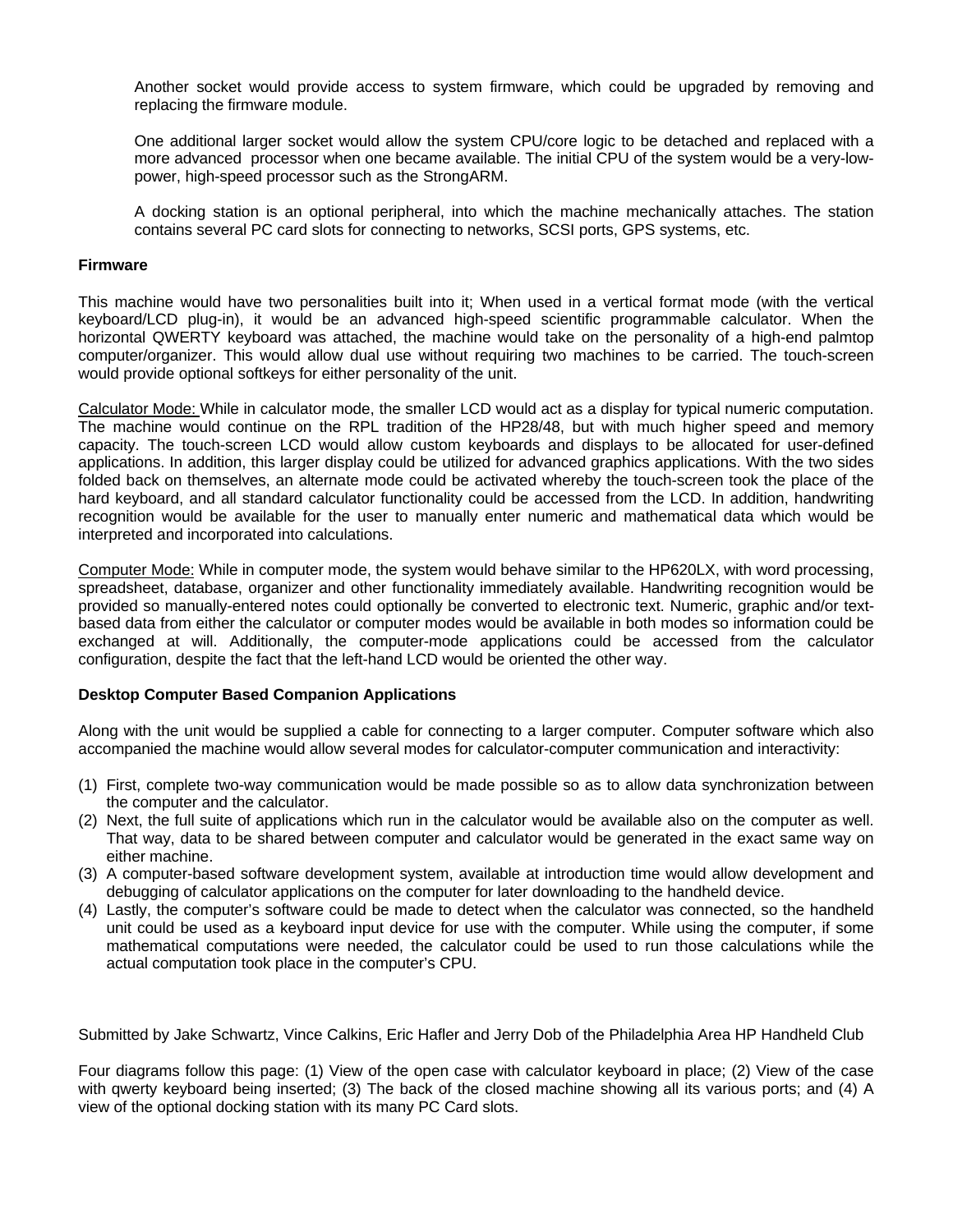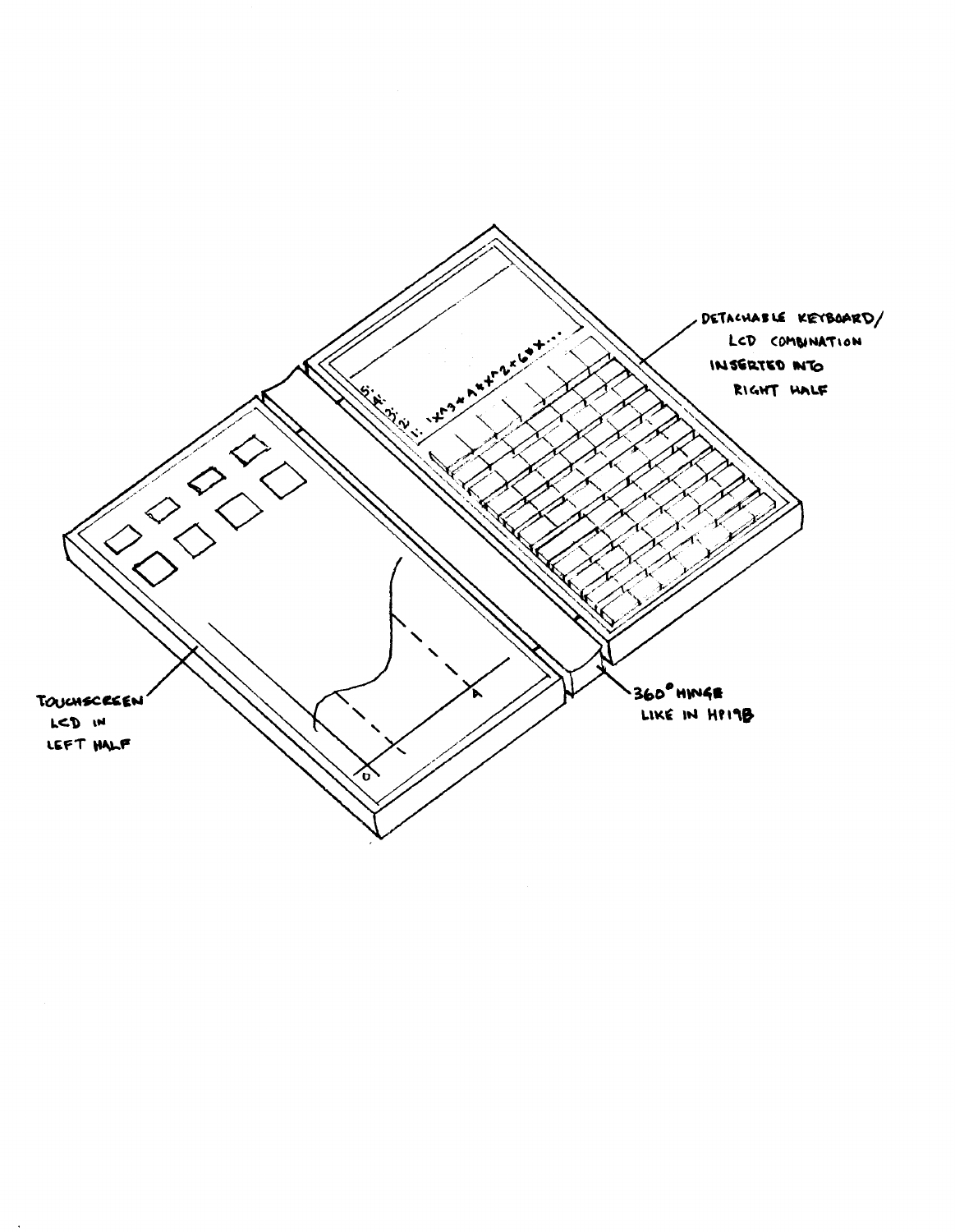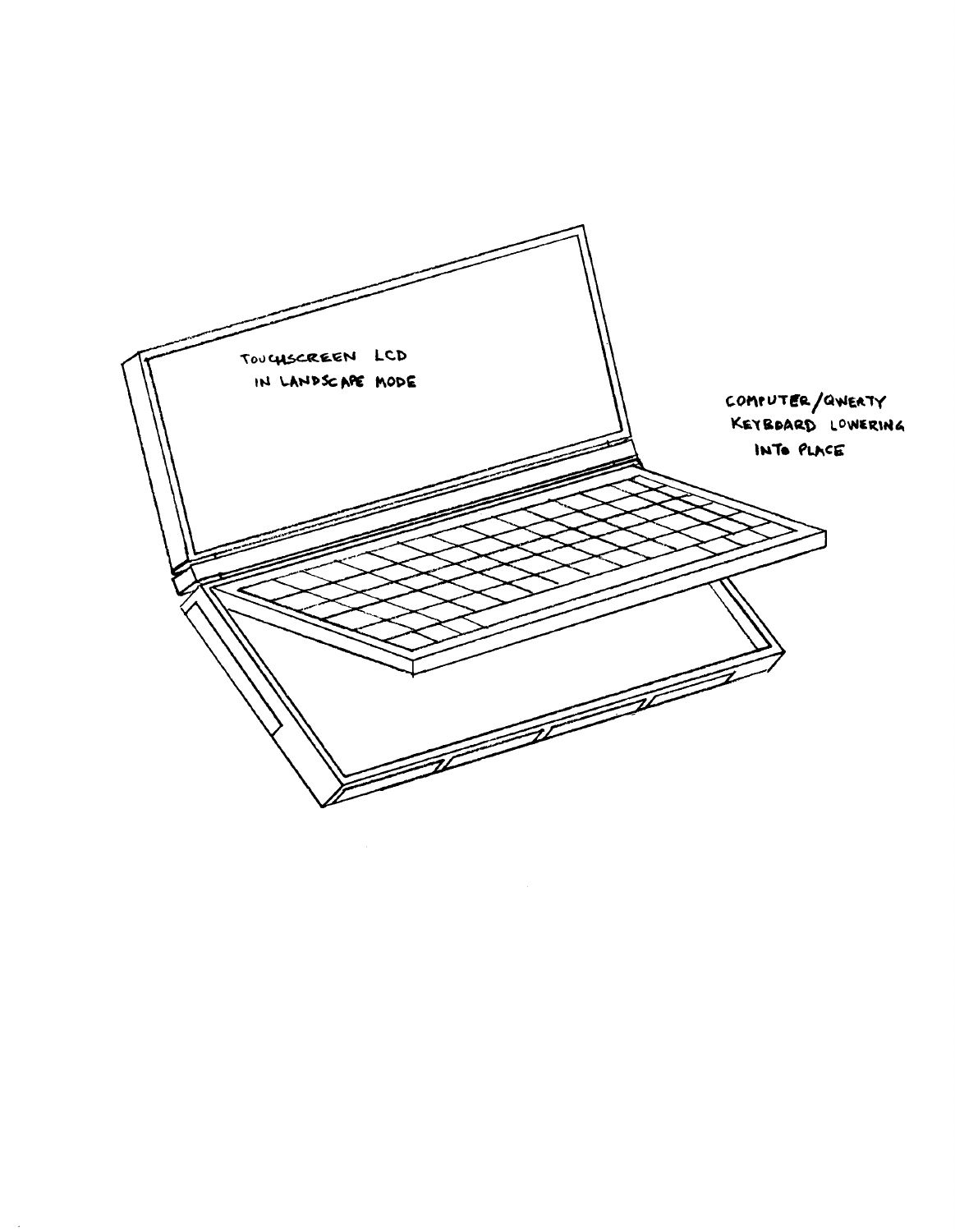

REVERSE VIEW OF RIGHT HALF (MACHINE CLOSED) SHOWNIG VARIOUS PORTS